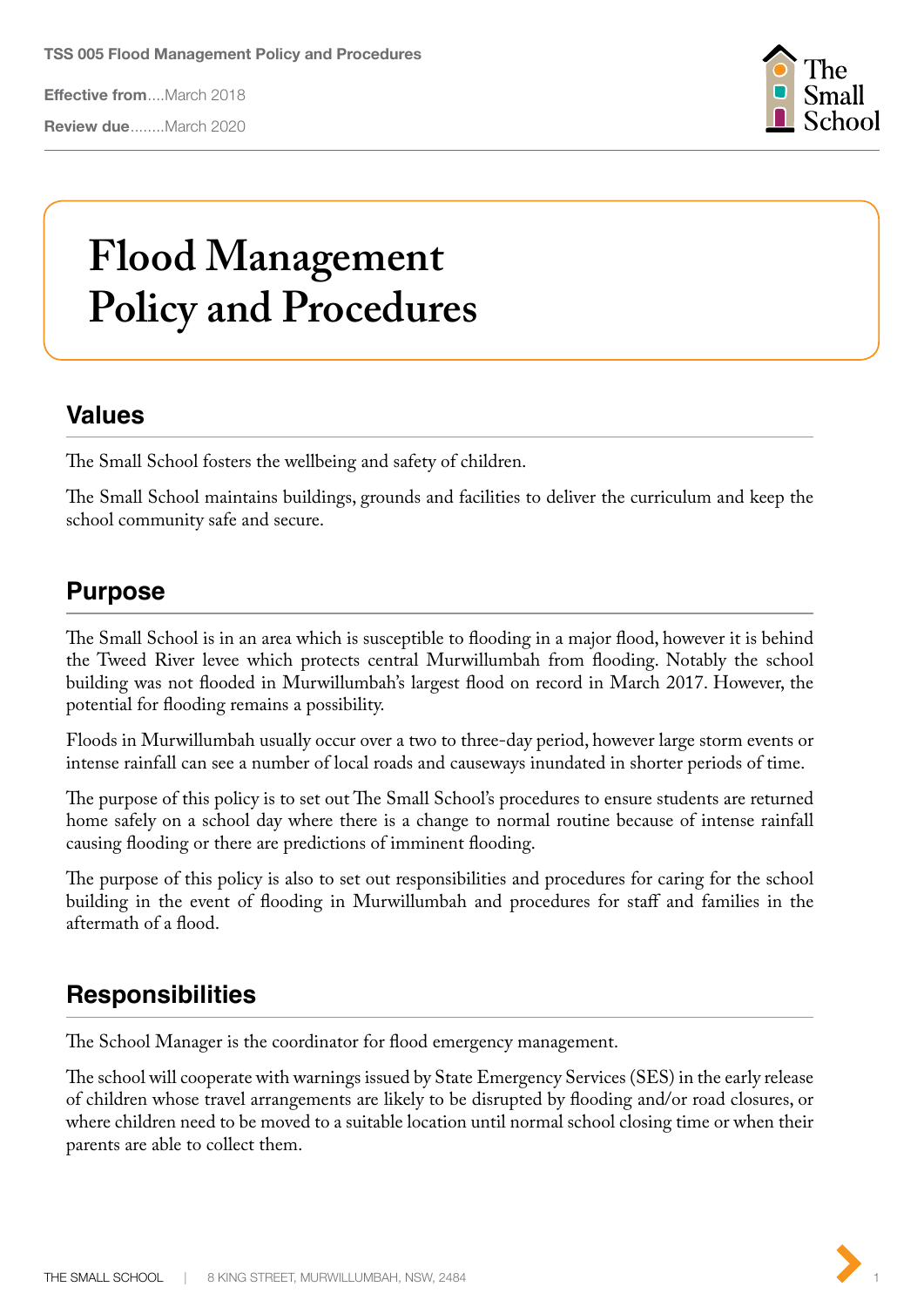**Effective from**....March 2018

**Review due**........March 2020



#### **How the purpose is achieved**

The School Manager is responsible for:

- Ensuring there is a question on enrolment forms to identify children whose homes are cut-off by flooding and who need to be released early in the event of flood warnings and/or heavy rainfall.
- Maintaining relationships and lines of communication with the local SES.
- Monitoring weather warnings from the SES and the Bureau of Meteorology (BOM).
- Maintaining relationships and lines of communication with local school bus companies, who have procedures for early pick up of students in the event of flood warning.
- Monitoring road closure information on www.myroadinfo.com.au
- Making a decision about whether the school is closed on a school day due to flood warnings issued by the SES and the BOM.
- For maintaining a group text message alert system on the school mobile phone and using this in the event of intense rainfall and flood warnings received during the school day and to notify parents if there is a change to normal school routine.
- Oversee and coordinate the early departure of children where required, contacting individual parents by phone if necessary.
- Arranging in consultation with parents, and after receiving parental permission, alternative care arrangements for their children until their parents are able to collect them if the school needs to change its normal routine due to flood warnings.

In the event of a major flood warning and where forewarning time permits, the School Manager is responsible for coordinating staff and/or parent volunteers to:

- Place live up-to-date information on the school's website/blog.
- Assist with flood preparation on the ground floor of the building, including moving students project works and other belongings to the first floor.
- Ensuring, where possible that no furniture or equipment is left in the back yard.
- Ensuring all computer records have been backed-up to online storage as per record management procedures.
- Arrange for sandbagging around the ground floor with SES volunteers if available.

After a major flood event which has caused damage and disruption to the town of Murwillumbah, the School Manager is responsible for coordinating post flood clean-up if required.

Under no conditions must staff, parents or children come to the school after a flood until they have received a direct message from the School Manager or an alert is placed on the school's website/blog. Roads in the local area can be extremely dangerous for several days after flooding events.

The School Manager is responsible for maintaining the website/blog after a flood to provide the